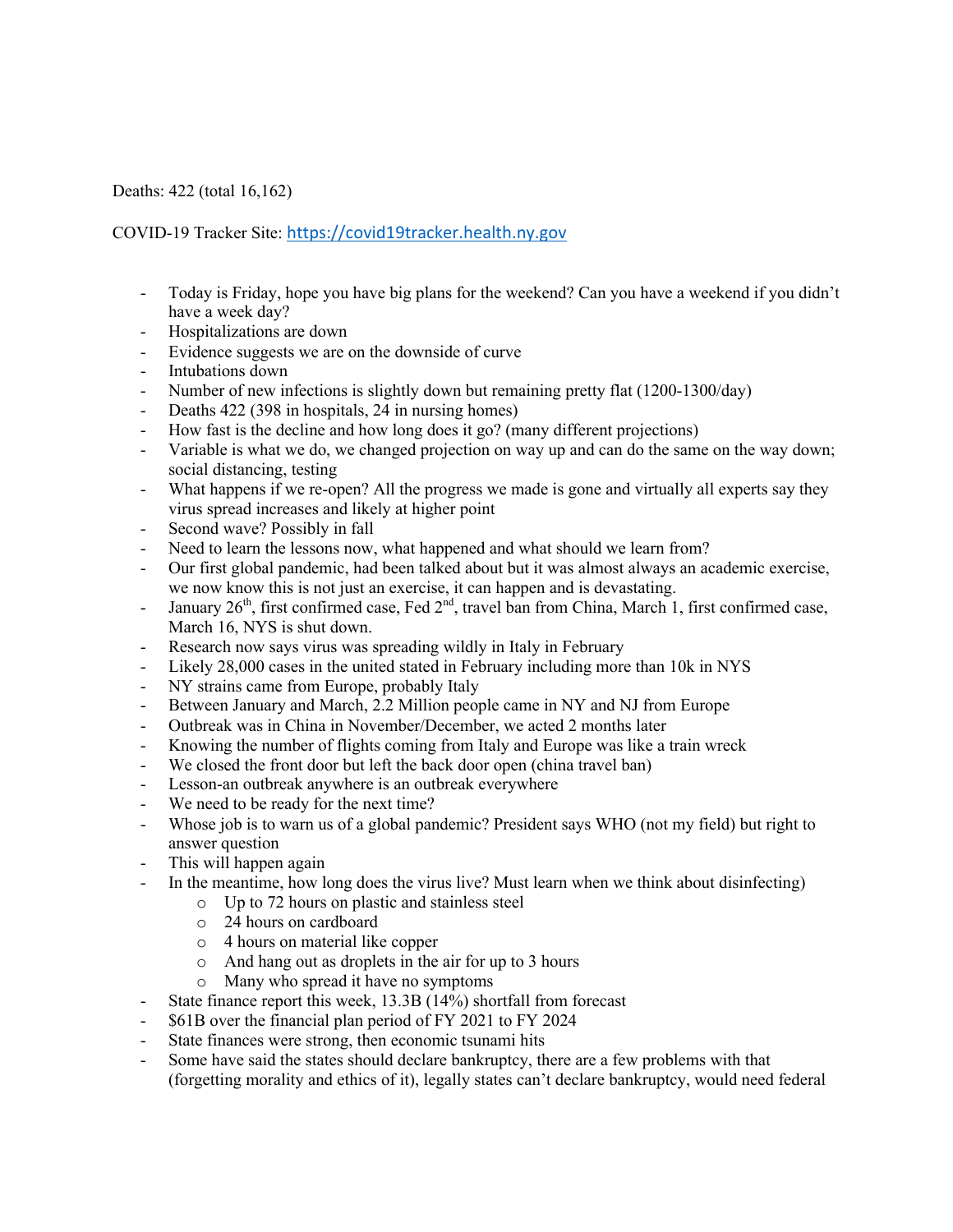law, pass that law and let the president sign it, I dare you. You want to send a signal to the markets? Send an international message? They we will see how many states take you up on it.

- Looking ahead: Voting
	- o No one should have to choose between voting and their health
	- o Today EO to send every NYer a ballot with postage paid (for primary)
- More testing, making great progress
- Watch the spread of the virus
- Maintain social distancing
- Also plan on reopening, must be better and smarter; better healthcare, better transportation, tech in education, telemedicine
- Received a letter, from a retired farmer in Kansas, who sent a mask for a healthcare worker, this generosity makes up for ugliness

## Q&A:

What do you think of the president's comments on UV light and disinfectants?

- Doesn't know much about UV rays
- Zucker-these are chemicals we do not ingest, stay away
- Have you heard anything from President about helping supply chain for testing?
	- Yes, been talking for the last few days, President is working on supply chain
- Asking about mail in voting, some say BOE is not up to carrying out this task, will polls be open?
	- Yes, polls will be open
	- Either people go to polls or vote absentee, what is the other option?
- Do you worry about mistakes?
	- Do they want everyone to go to the polls?
	- Life has options
- Are you sending ballot or application?
	- Sending applications
	- Doesn't think it is in constitutional right to send ballots, can send out application
	- All we are doing is making this more convenient

We are a week away from May  $1<sup>st</sup>$ , have you given thought to rent freeze or how to deal with mortgage payment?

- Looking at all options

- In NYC rent board must make that decision
- Three weeks away from PAUSE when will make decision on schools?
	- Will make it in one week

Task force on pregnancy, any recommendations?

- Will be giving recommendation to governor this week
- Met every day this week

Asked about federal government funding to the state-

- When you don't fund state and local you don't fund police, fire, schools, healthcare workers
- You pass a bill to help big corporations but not police and fire?
- Told Senate they would not help state and local governments if they didn't do it in last bill, McConnell turns around and tells states to declare bankruptcy
- McConnell is a taker, not a giver, NY is a giver not a taker
- NY is #1 to donating to federal pot, Kentucky is #3 to take out of pot
- Just give me my money back, Senator
- It is ridiculous

Nursing homes are saying they been having to take staff out who a sick, can they use the portal of volunteers?

- It has been made available to them